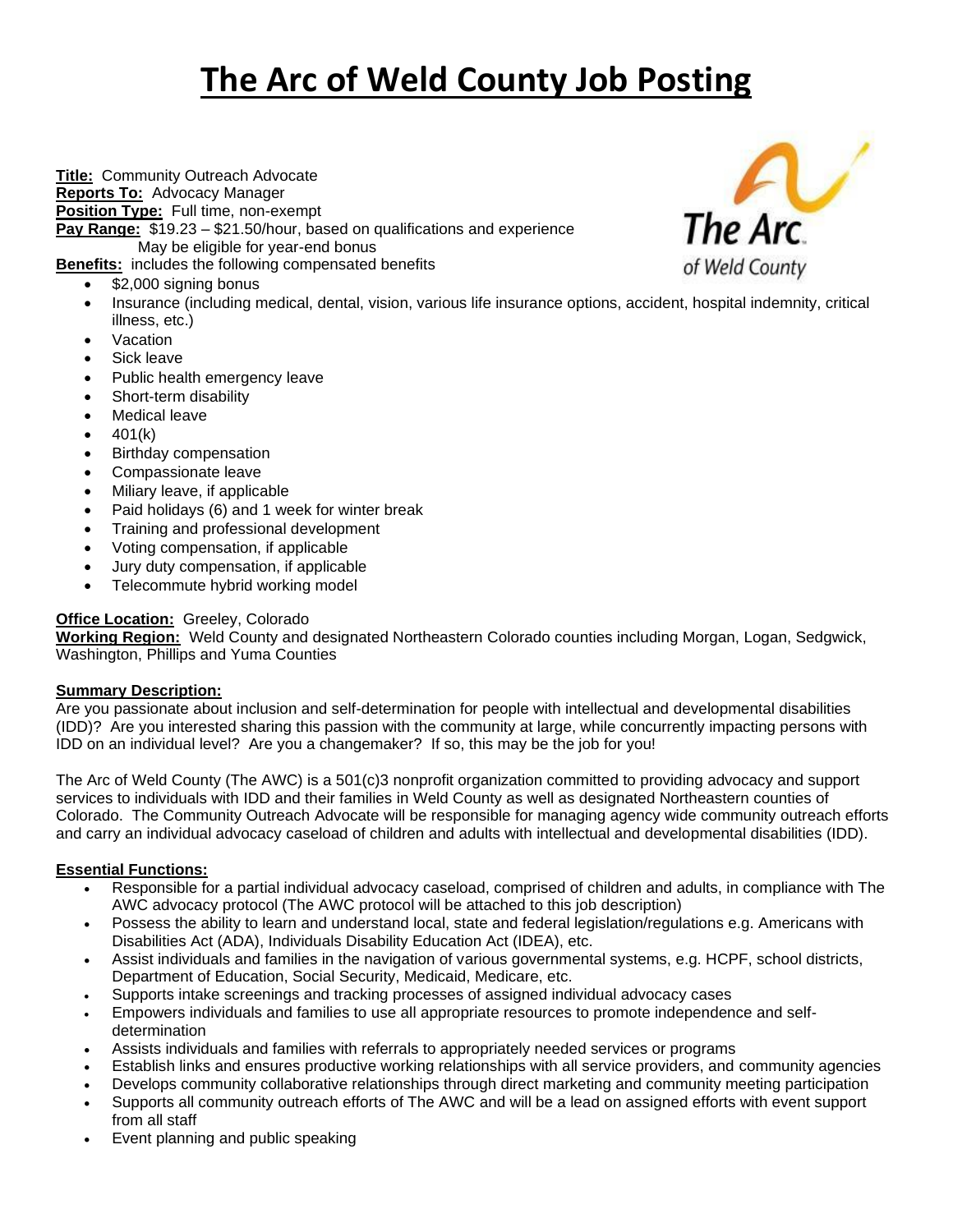## **Nonessential Functions:**

- Reports all incidents of Mistreatment, Abuse, Neglect, and Exploitation (MANE)
- Participates in weekly supervision with the Advocacy Manager
- Other duties as assigned

## **Qualifications:**

- Must consent to and pass a pre-employment criminal background check and motor vehicle record check (which must also be provided by the applicant prior to hire and annually thereafter)
- Must have own personal transportation, a valid driver's license and vehicle insurance as required by Colorado law
- Bilingual Spanish preferred

#### **Travel:**

• Frequent travel can be expected locally throughout Weld County, in proximity to the Denver metro area and the Northeastern counties of Colorado; typically, less than a few hours per week unless distance travel is needed to Northeastern Colorado

## **Education and Experience:**

• Minimum of an associate degree, or two (2) years of experience in the field of IDD, or a combination of education and experience appropriate to the requirements of this position.

#### **Knowledge, Skills and Abilities:**

- Must support the mission and vision of The AWC
- Proven ability to communicate effectively both orally and in writing; illustrations may be requested
- Highly developed organizational skills with strong attention to detail
- Proficient use of a personal computer and general skills in Microsoft programs
- Well-developed knowledge of standard office equipment
- Demonstrated ability to work as part of a team
- Exemplary development of professional conduct

#### **Expected Hours of Work:**

- Typical office hours are Monday through Friday, 8:30am to 5:00pm
- Additionally, this position requires some evening and weekend work, including a full weekend for the Families in Action (FIA) retreat each summer, as well as special events that are scheduled approximately monthly and attendance is expected

#### **Work Environment:**

- Operates in a professional, and at times personal, office environment, as well as in the field such as schools, childcare settings including camp-like environments
- Requires the use of standard office equipment, such as computers/laptop, photocopiers, scanners and filing cabinets
- While working, may be exposed to fumes or airborne particles, moving mechanical parts and vibration
- Occasional exposure to condition at alternative hosting sites, such as schools, camps, client homes, etc.

#### **Physical Demands:**

- The physical demands described here are representative of those that must be met by an employee to successfully perform the essential and nonessential functions of this position
- Regularly required to talk and/or hear
- Frequently required to stand, walk, use hands and fingers, handle or feel, reach with hands and arms
- Must be physically able to lift up to 30 lbs., as well as sit for extended periods of time, as the primary duties are sedentary and performed seated at a desk

The AWC offers a competitive salary including an excellent benefits package, contingent on experience and qualifications. We are an equal opportunity employer; all qualified applicants will receive consideration for employment without regard to age, race, color, religion, gender or gender identity, sexual orientation, veteran status, disability or national origin. Full time employees (defined as 30 hours/week or more) have the option to elect partially paid benefits through The arc Thrift Store insurance program.

## **How To Apply:**

Send a thoughtful cover letter, resume, a professional, original writing sample, and two written letters of reference to Tiffany Ochoa, Office Manager, at [tiffany@arcweldcounty.org](mailto:tiffany@arcweldcounty.org) or via mail at 5312 West 9<sup>th</sup> Street Drive, Suite 150, Greeley Colorado 80634.